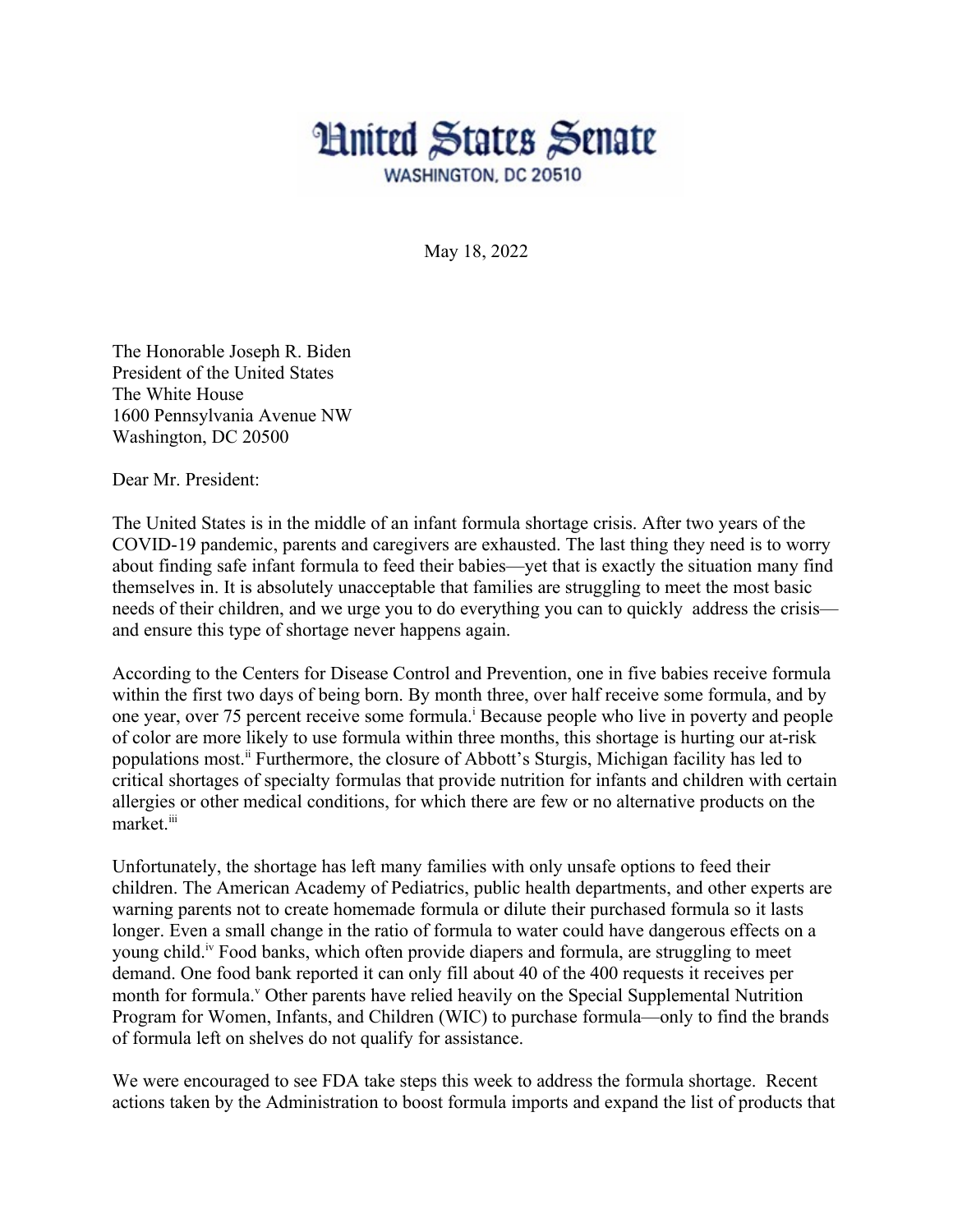parents and caregivers can buy under WIC are critical interventions. And FDA's efforts to safely reopen Abbott's manufacturing plant and use enforcement discretion with respect to certain specialty formulas that have been held pending the investigation are important steps to boost supply. But these steps alone are not enough, and the federal government needs to do more to get formula back on shelves as soon as possible and secure the supply chain of infant formula to prevent this type of crisis from happening again. These actions require a government-wide response, as the issue spans food supply chain security, regulatory oversight, public health surveillance, market competition, government contracting, and more.

We urge you to immediately assign a coordinator within the White House to work with manufacturers directly and oversee the development and implementation of a national strategy for increasing the resiliency of the infant formula supply chain and protecting against future contamination and shortages. The national strategy should rapidly address immediate needs associated with the shortage, including identifying specific action steps and deadlines for addressing the shortage. It should also provide critical information to parents and caregivers, including where to find formula, how to transition from one formula to another, if needed, and what to do if a medical or specialty formula is unavailable.

Additionally, we urge the Administration to outline a long-term strategy that allows for better information-sharing across federal, state, and local governments regarding shortages, improved and ongoing coordination with manufacturers and retailers, and measures for protecting the safety and integrity of the formula supply. The current situation highlights the critical role of states and localities, from the early warnings of potential contamination provided by the Minnesota Department of Health<sup>[vi](#page--1-5)</sup> to flexibilities offered by WIC state agencies.<sup>[vii](#page--1-6)</sup> Going forward, clear and timely communication will be key to addressing the challenges faced by families.

The COVID-19 pandemic has put an immense strain on parents and caregivers—and this shortage is only worsening the challenges families are facing. We need organized leadership and a clear plan for addressing this crisis. We cannot stop working on this issue until babies are fed.

Sincerely,

Patty Murray

United States Senator

- Core

Robert P. Casey, Jr. United States Senator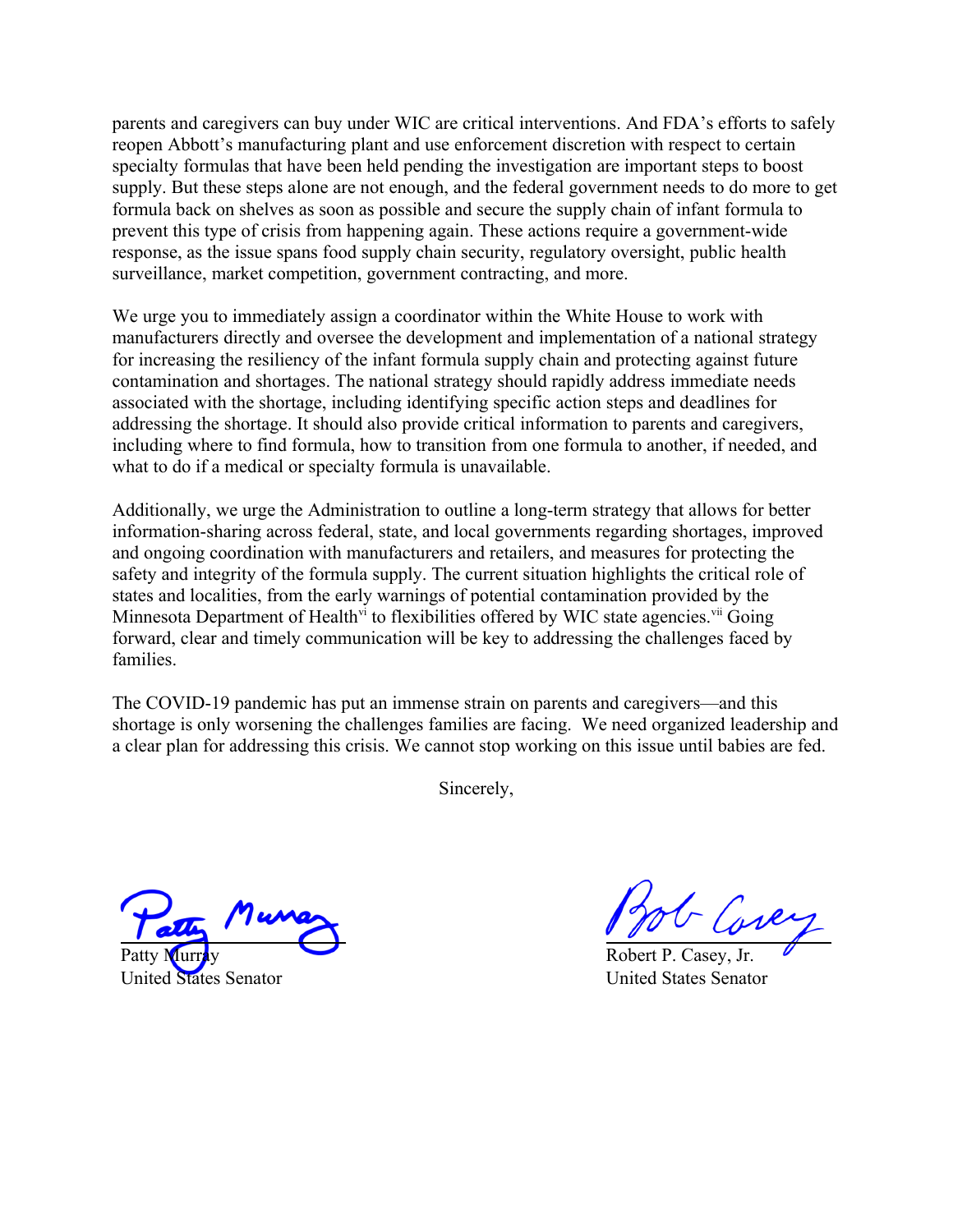Maggie Hassan  $\overline{\phantom{0}}$ 

Margaret Wood Hassan United States Senator

James,

Richard Blumenthal United States Senator

Mazie K. Hirono United States Senator

Jacky Rosen United States Senator

Kyrsten Sinema United States Senator

in

Tina Smith United States Senator

 $\boldsymbol{l}$ 

Jack Reed United States Senator

Jeanne Shakeen

Jeanne Shaheen United States Senator

Mark Kelly United States Senator

Angus S. King, Jr.

United States Senator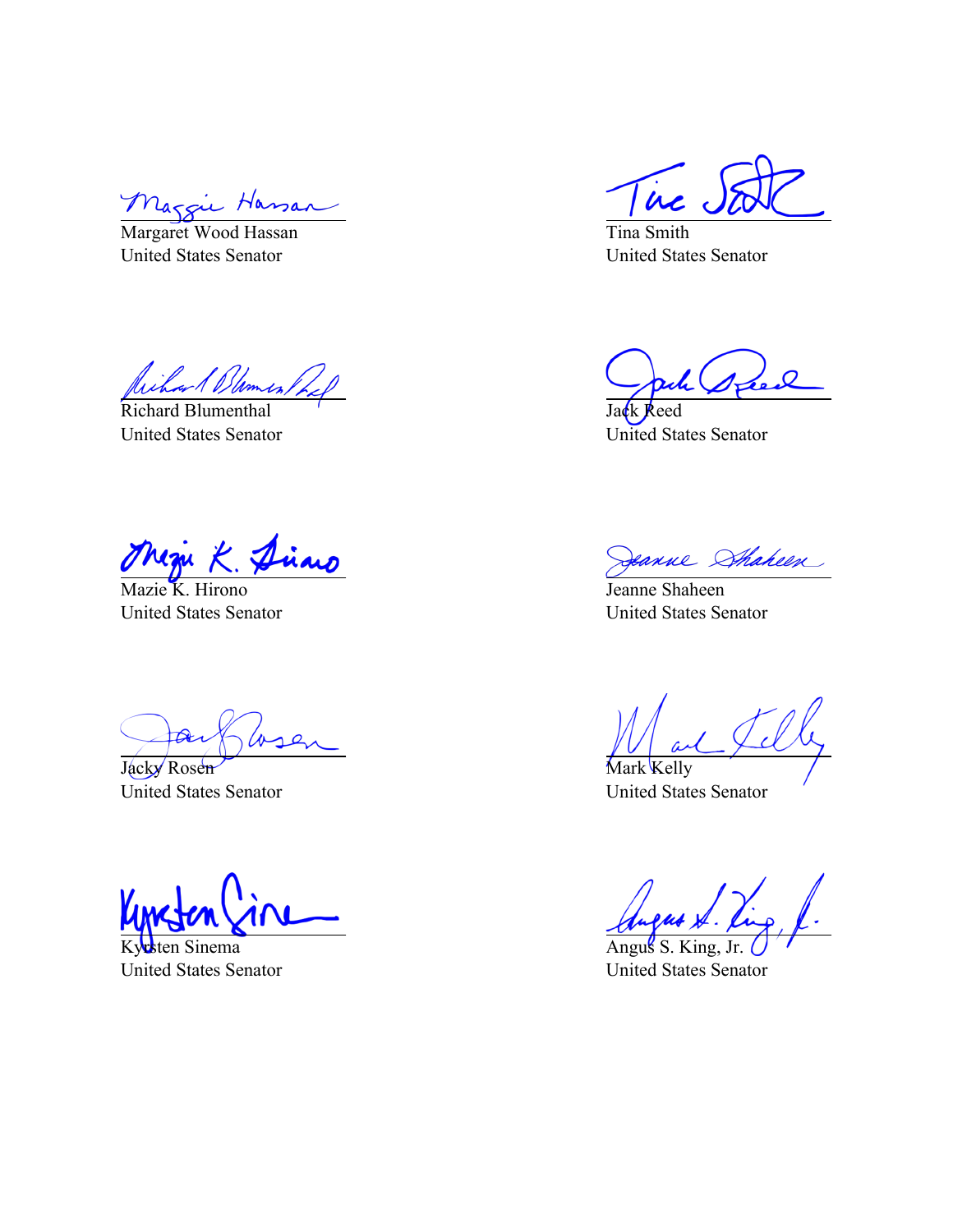$R.\, \mu \wedge \sqrt{2}$ <br>Raphael G. Warnock

United States Senator

Merkley

United States Senator

Alex Padilla

United States Senator

Martin Heinrich United States Senator

Edward J. Ma

United States Senator

Ron Wyden United States Senator

Tammy Baldwin United States Senator

Thomas R. Carper United States Senator

Kinston Gillibrand

Kirsten Gillibrand United States Senator

Cory A. Booker United States Senator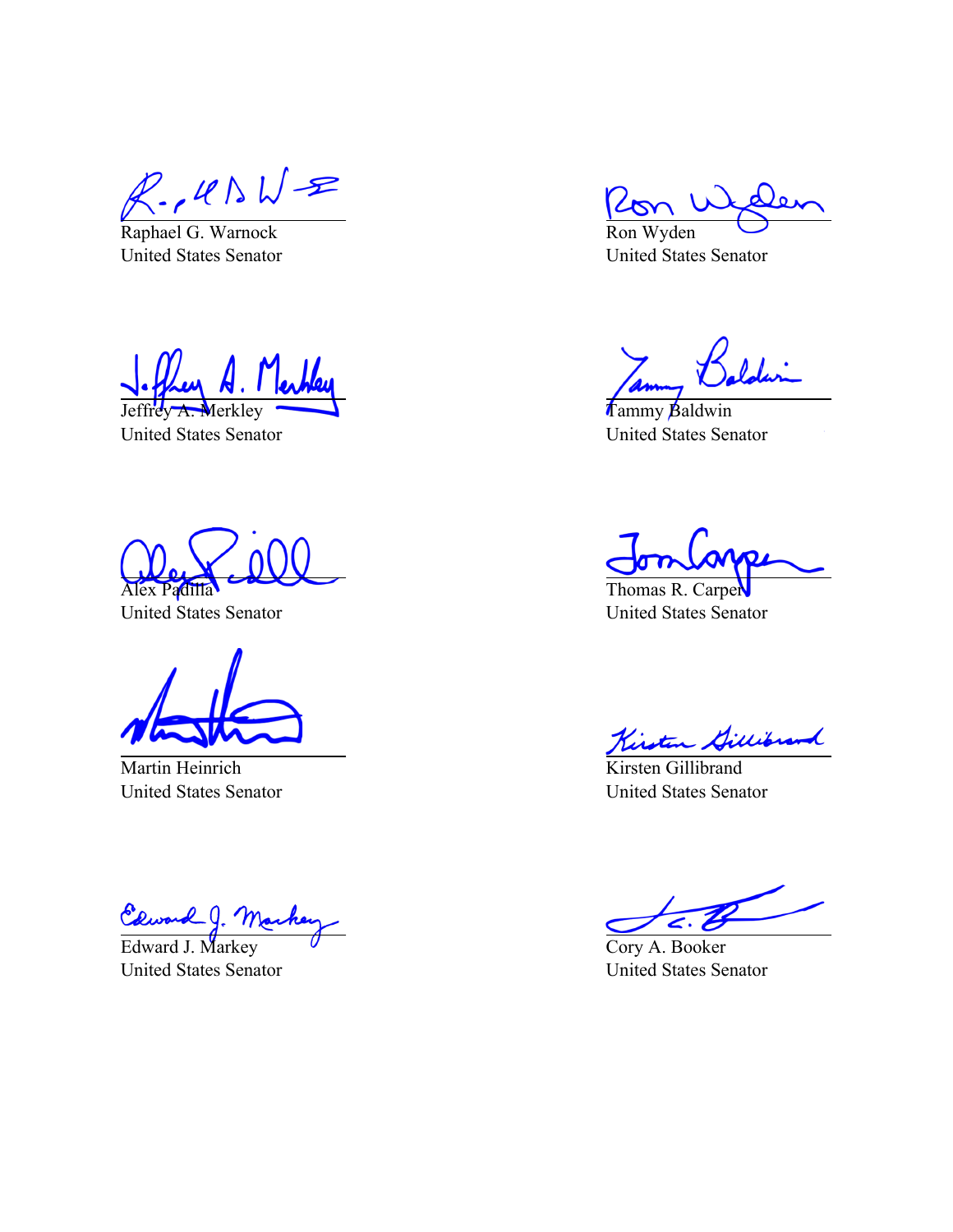Catherine Cortez Masto United States Senator

Robert Menendez United States Senator

<u>Sherrod Brown</u> huvuo d

United States Senator

Tim Kaine United States Senator

Chris Van Hollen United States Senator

Tammy Ovekwatt

Tammy Duckworth United States Senator

John Hickenlooper United States Senator

Sheldon Whitehouse United States Senator

Den Kay

Ben Ray Luján United States Senator

Vigalut

Elizabeth Warren United States Senator